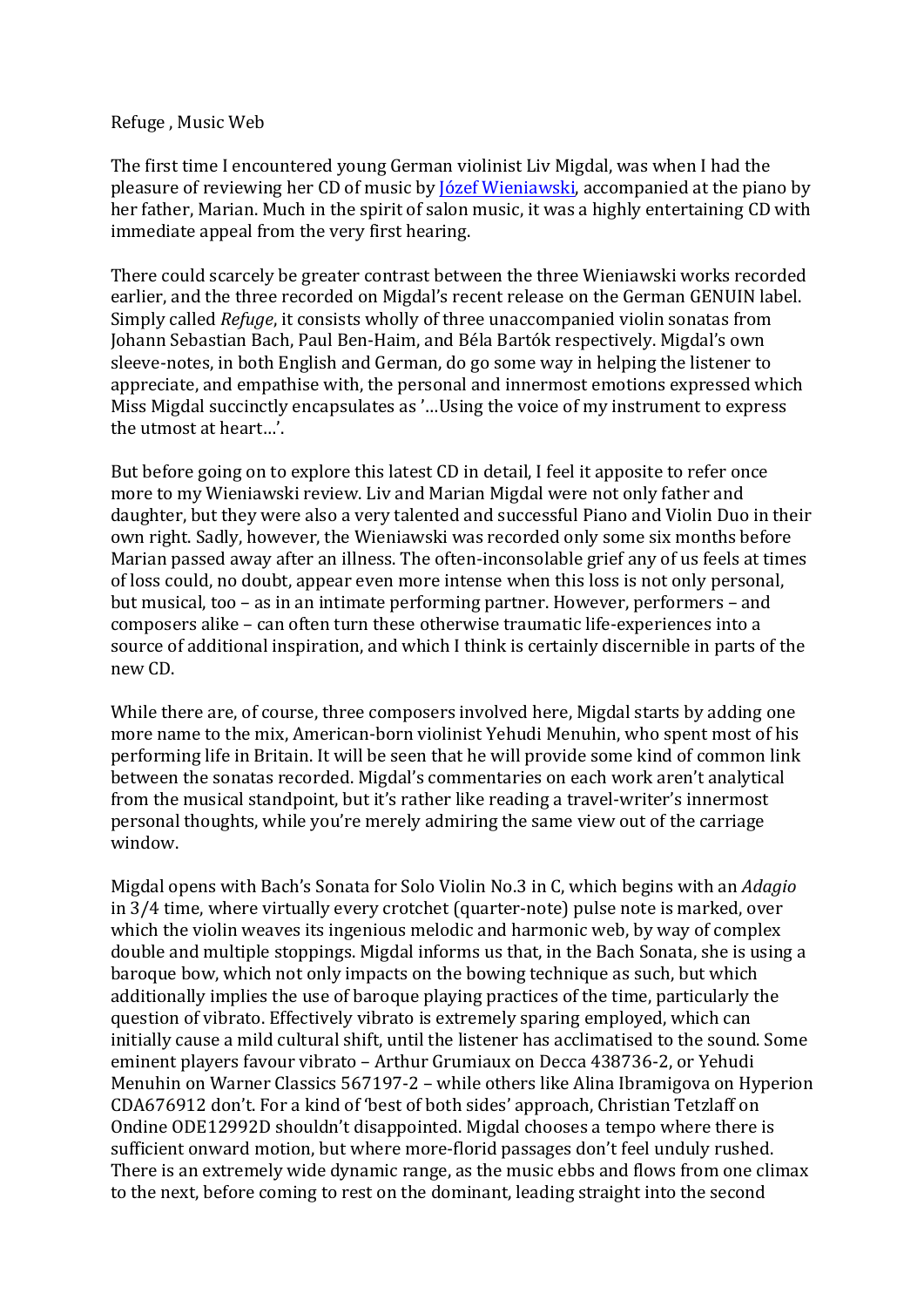## movement, marked *Fugg*.

This fugue lasts over twelve minutes and, according to Migdal, bears a melodic similarity with the chorale melody An Wasserflüssen Babylon, da saßen wir mit Schmerzen (By the waters of Babylon, there we sat in grief). Migdal conjectures whether the allusion here was occasioned by the sonatas having been completed in 1720, the year his first wife, Maria Barbara, died. For me, though, and no doubt a number of listeners of a similar age and origin, the melody may sound, unintentionally, of course, uncannily like the traditional English nursery rhyme and singing game, '*London Bridge is falling down'*. Irrespective of this, nevertheless it's a stunning creation, full of great ingenuity and invention. How Bach manages to keep the listener on the edge of their seat for over twelve minutes, using only four violin strings, once more confirms the composer's true greatness. Migdal rises to the challenge, despatching this fugal colossus with great aplomb, but ever mindful of the polyphonic construction, and always ensuring that subject material 'sings through', by skilfully balancing the dynamics of the other voices.

Unsurprisingly this challenging and draining movement is followed by a less-technicallydemanding and shorter *Largo*, a profoundly personal utterance. After this comes what amounts to be a triple-time *perpetuum mobile* in rapid semiquavers (sixteenth-notes) – a simple binary-form movement with both halves repeated. Again the playing is flawless, and the clear definition of the melodic outline is never compromised at any part, because of Miss Migdal's painstaking attention to matters of articulation, phrasing, and other details in the score.

Bach's first two solo sonatas clearly make considerable demands on performers, but his Sonata No 3 is considered to be in a class of its own. It is so taxing on every front that even the usually unflustered Jascha Heifetz apparently used to break out in a cold sweat and suffer nervous bow-shakes when playing it. It is a work of such out-and-out mastery, perfectly shaped and balanced, that, in fact, any flaw in the performance would stick out like a proverbial sore thumb. Needless to say this was never going to be the case in Migdal's altogether stunning performance.

At this juncture, if you were to follow the order of the three works as shown at the front and rear of the CD booklet, you would now be expecting to hear the Ben-Haim Sonata next, and then the Sonata by Bartók. However, here in the body of the booklet. Miss Migdal opts to write next about the Bartók, leaving Ben-Haim until last.

Following his first meeting with Hungarian composer Béla Bartók at the end of 1943, Menuhin could see straightaway that, while Bartók was in financial straits, he was too proud to ask for any kind of handout. So, later the same day, Menuhin asked Bartók whether he might accept a commission to write a solo sonata for him, which Menuhin duly premièred in New York a year later. Significantly, Bach's Sonata No.3 for solo violin also formed part of that same programme.

But when Menuhin first saw the score, he felt that the work was unplayable, not only because of the immense technical difficulties of virtually every kind, and more, but, for Menuhin, this new musical language, which would include micro-intervals – quartertones, for example, halfway between  $C$  and  $C#$ , and thus unavailable on a conventional piano keyboard. There was, in fact, some written communication between violinist and composer during the sonata's evolution, and Bartók did compromise here, by writing a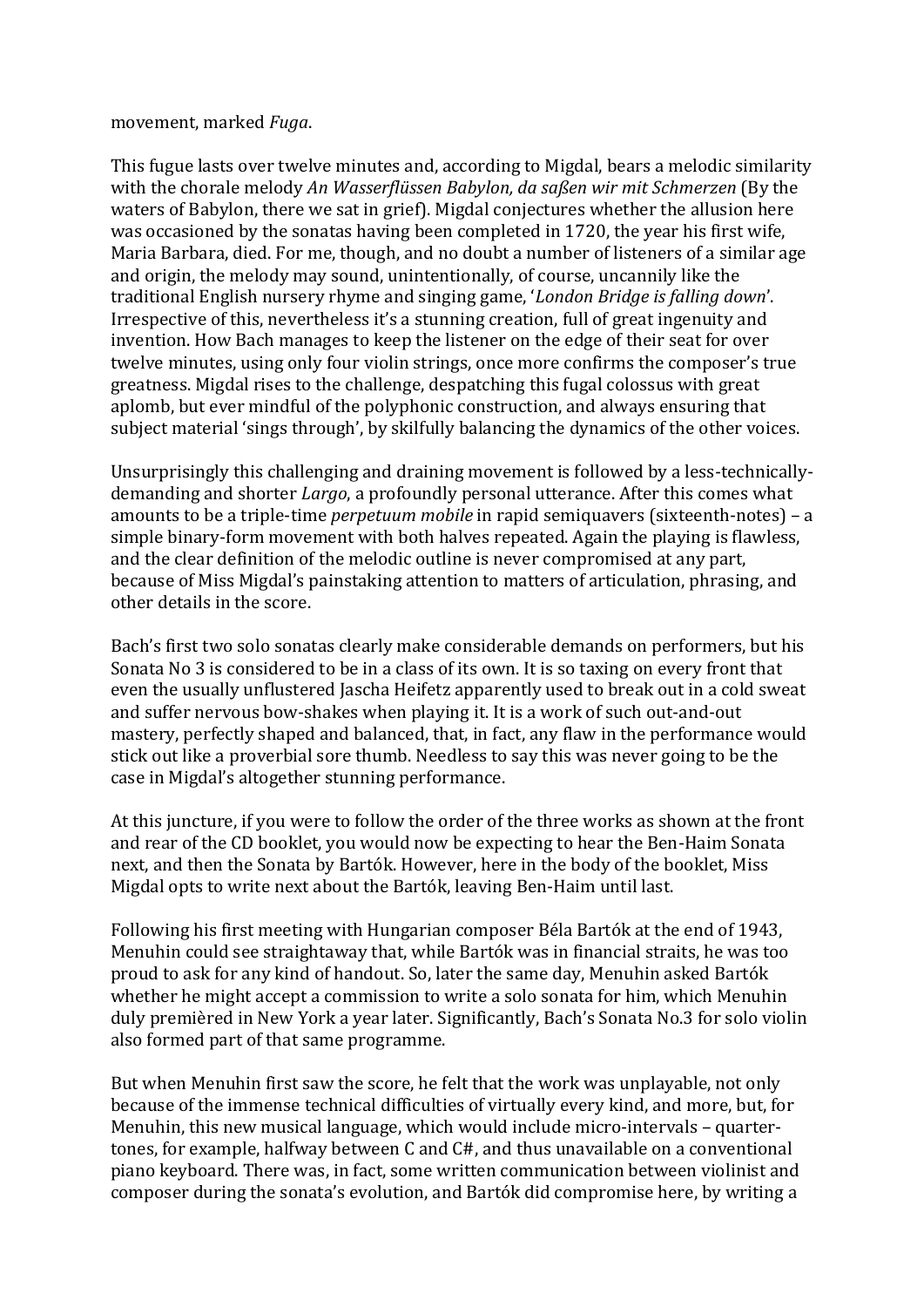regular chromatic version of the same passage, which Menuhin opted for at the première. However, Migdal plays the original version of the fourth movement, complete with quarter-tones. For his part, Menuhin did describe the work as 'perhaps the most aggressive and brutal piece of music in his repertoire'.

If you are coming to this work for the first time, I would very much suggest downloading a freely-available score to follow as each of its almost 27 minutes unfolds. Unless you don't read music at all, you will surely find it a rewarding and enlightening experience, and even though the writing sounds so complex and involved, being a single stave to follow does make things somewhat easier than you might imagine. Either way, it's hard to think that it was written now almost 80 years ago.

Like the Bach, it's a four-movement work and there is more than a mere passing structural similarity, even if, of course, it doesn't share the same musical language. The opening *Tempo di ciaccona* harks back to Bach's own famous example in D minor, but it is imbued with the intervals and harmonies of Bartók's native Hungarian folk music. The ensuing *Fuga. Risoluto, non troppo vivo* does start out as a four-part fugue, but it is not a strict example of this long-established contrapuntal form beloved of Bach, since each episode introduces something new to the subject material. The *Melodia Adagio* which follows, again parallels the similarly-placed movement in Bach's Sonata No.3, while the Finale, marked *Presto*, tends to vacillate between a very quiet, yet rapid 'bumblebee-like' passage played with the mute, and an eminently more cheerful melody. In essence, three contrasting themes occur during the closing movement, all of which come together again in the final coda.

From the opening *forte* four-part G minor chord at the start of the Bartók, Migdal leaps forward in time almost 300 years, and within seconds the listener finds themselves in a completely different sound world, to say nothing of the harmonic and melodic ramifications, such is the way she totally transforms her playing, and approach. Even if Menuhin's adjective 'aggressive' might be applied only very sparingly to parts of Bach's Sonata, 'brutal' it certainly isn't. Here Liv Migdal's performance is absolutely superb, and, in what is already quite a marathon for solo violin, she combines great power, phenomenal accuracy, and a highly-developed sense of dynamic contrast with an equal ability to deliver often angular lines still with such a smooth and silky legato. More than all this, though, while she appears to make light work of its bristling technical difficulties, never once does this diminish the composer's personal sense of struggle and severe hardship.

Paul Frankenburger was born in Munich in 1897, and was assistant conductor to Bruno Walter and Hans Knappertsbusch, and then served as conductor at Augsburg, before devoting himself to teaching and composition. However, threatened by burgeoning anti-Semitic hostilities, Frankenburger decided to emigrate to the then British Mandate of Palestine after the Nazis took power in 1933. Here he changed his name to the Hebrew form, Paul Ben-Haim – 'Son of Heinrich', where he had an ongoing influence on the musical development of his newly-adopted country, which became known as the State of Israel in 1948. Simply put, Ben-Haim would seek to meld elements of European late Romanticism, with Middle Eastern overtones, and produce a style uniquely his own not unlike that of Ernest Bloch.

At a concert in Tel Aviv back in 1951, where Yehudi Menuhin had included the Bartók in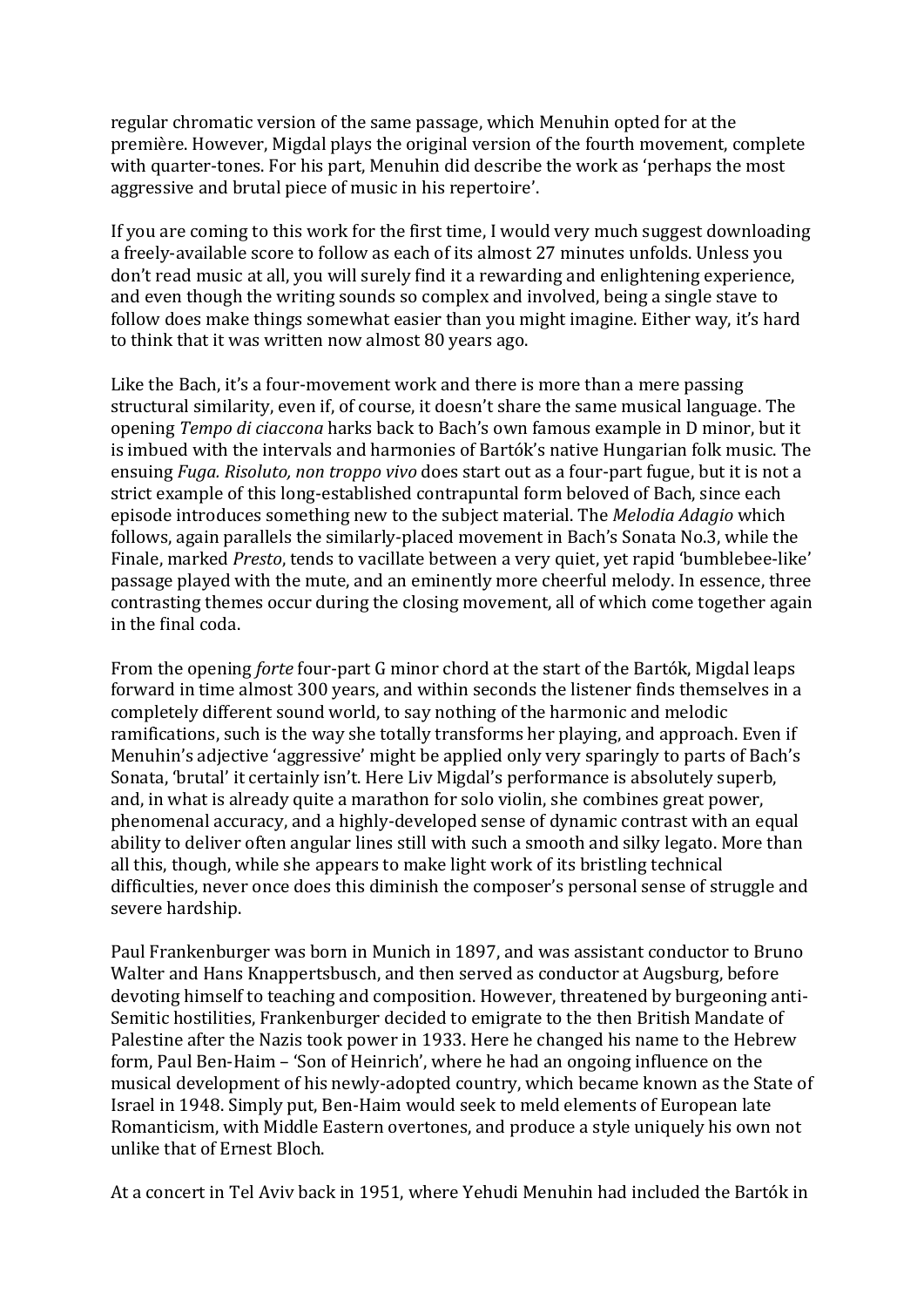his programme, the violinist asked Ben-Haim to write a solo work for him, giving the composer complete free rein as to matters of form or language, but with just the one stipulation that 'the work should be difficult!' Ben-Haim took just three days to compose the sonata, which Menuhin then hailed as 'excellent'. Two months later, Menuhin premièred the work at Carnegie Hall, the same venue where he had first performed Bartók's Sonata eight years earlier. A few years ago I had the pleasure of getting to know some of **Ben-Haim's chamber music**, and I was very impressed with what I heard then. I was therefore hoping that his Solo Violin Sonata would be equally as enthralling.

Ben-Haim's Violin Sonata is in just three movements, and, like Bartók's work, is in the same key of G, although only Ben-Haim confirms this in his title. With the Bartók, it's more the case of being a tonal centre, than a key as such. Ben-Haim's writing is eminently more approachable on first hearing, than the Hungarian's, and, being some ten minutes shorter overall, makes somewhat fewer demands on the listener.

The title of the opening movement – *Allegro energico* really sums up the Sonata's overall character to perfection, and is something that Migdal sounds so very much at home in, which then she communicates so effectively to the listener.

The heart of Ben-Haim's sonata is the hauntingly-ethereal slow movement, simply marked *Lento e sotto voce*. Played *con sordino* (with the mute applied) it's just under six minutes of pure magic, repose, and indeed the absolute epitome of 'refuge'. It's like sitting in an empty place of worship, and letting the music wash over you, The performer may well be focussing on a troubled period or incident in their life, as indeed might the listener too. The individual situations will surely be different, but Ben Haim's music here emanates pure love, consolation, and some optimism for the future, perhaps in the manner of the cantor in Jewish worship.

The finale is essentially cast as a dance, of the kind you would often encounter in the Balkans, and usually referred to as the *hora*, or *horra*. As the tempo marking, *Molto* allegro, would suggest, it's a real *tour de force* of electrifying vitality, interspersed with some calmer, more retrospective episodes, where the composer makes use of modal scales, which occur in Hebrew prayers and Klezmer music alike, and folk music from the area.

As the CD booklet doesn't go into any great analytical detail about the music, for those who might like to know, here is just a little specific information on modal scales encountered with some frequency in this part of the world. On a piano keyboard such a scale – often referred to as 'Fraigish', or 'Freygish' – would involve the following notes in ascending order:  $C - D$  flat  $- E - F - G - A$  flat  $- B$  flat  $- C$ , if the mode were started on C.

Once again, Migdal's attack is fast and furious, but she always allows the music to breathe, especially in the more reposeful episodes. All in all, then, it's just more superb playing from a seemingly indefatigable performer, but which equally never seems to tire on the listener.

For me, the Sonata by Paul Ben-Haim is the real treasure here, and, I think, fully confirms his position as Israel's national composer, albeit an opinion that I had already formed, when I first reviewed his Chamber Music CD. While Bach's violin works are already well-represented in the catalogue, Liv Migdal brings fresh insight and an